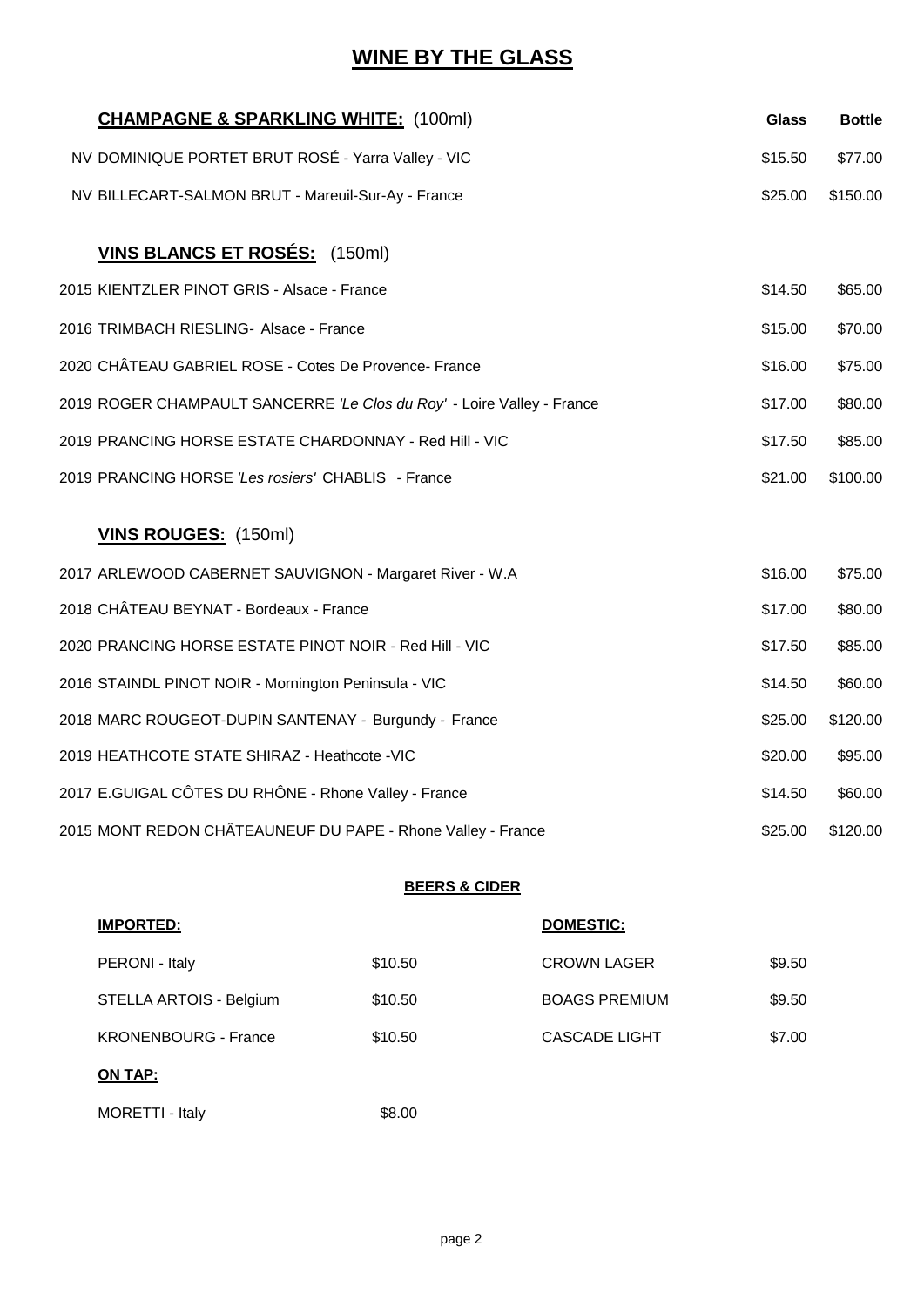# **CHAMPAGNE & SPARKLING**

## **SPARKLING**

| NV DOMINIQUE PORTET BRUT ROSE - Yarra Valley - VIC                  |       | \$77.00    |
|---------------------------------------------------------------------|-------|------------|
| 2016 CLOVER HILL BRUT - Pipers River - TAS                          |       | \$90.00    |
| <b>CHAMPAGNE</b>                                                    |       |            |
| NV HENRI GIRAUD 'Esprit' - Aÿ                                       | 375ml | \$77.00    |
| NV BILLECART-SALMON BRUT - Mareuil-Sur-Aÿ                           | 375ml | \$80.00    |
| NV BILLECART-SALMON BRUT ROSÉ - Mareuil-Sur-Aÿ                      | 375ml | \$125.00   |
| 2014 LOUIS ROEDERER BRUT ROSÉ - Reims                               | 375ml | \$130.00   |
| NV HENRI GIRAUD 'Esprit' - Aÿ                                       |       | \$140.00   |
| <b>NV POMMERY ROYAL BRUT - Reims</b>                                |       | \$145.00   |
| NV BILLECART-SALMON BRUT - Mareuil-Sur-Aÿ                           |       | \$150.00   |
| NV POMMERY BRUT ROYAL ROSÉ - Reims                                  |       | \$170.00   |
| <b>NV LOUIS ROEDERER BRUT - Reims</b>                               |       | \$175.00   |
| NV PIERRE PAILLARD 'Les Parcelles' - Bouzy                          |       | \$190.00   |
| NV HENRI GIRAUD 'Hommage' BRUT GRAND CRU - Aÿ                       |       | \$215.00   |
| NV HENRI GIRAUD 'Blanc de Craie' - Aÿ                               |       | \$230.00   |
| 2013 LOUIS ROEDERER BRUT - Reims                                    |       | \$230.00   |
| NV LA ROGERIE 'La Grande Vie' GRAND CRU - Avize                     |       | \$240.00   |
| 2015 LOUIS ROEDERER ROSÉ - Reims                                    |       | \$250.00   |
| NV HENRI GIRAUD 'Dame Jane' ROSE - Aÿ                               |       | \$260.00   |
| NV BILLECART-SALMON BRUT ROSÉ - Mareuil-Sur-Ay                      |       | \$300.00   |
| NV KRUG 'Grand Cuvée' - Reims                                       |       | \$540.00   |
| 2007 BILLECART-SALMON 'Nicolas François Billecart' - Mareuil-Sur-Ay |       | \$580.00   |
| 2009 HENRI GIRAUD 'Fût De Chêne' GRAND CRU BRUT - Aÿ                |       | \$700.00   |
| 2013 LOUIS ROEDERER 'Cristal' - Reims                               |       | \$785.00   |
| 2014 HENRI GIRAUD 'Fût De Chêne' GRAND CRU BRUT - Aÿ                |       | \$900.00   |
| 2008 HENRI GIRAUD 'Argonne' BRUT - Aÿ                               |       | \$1,200.00 |
| 2009 LOUIS ROEDERER 'Cristal' ROSÉ - Reims                          |       | \$1,200.00 |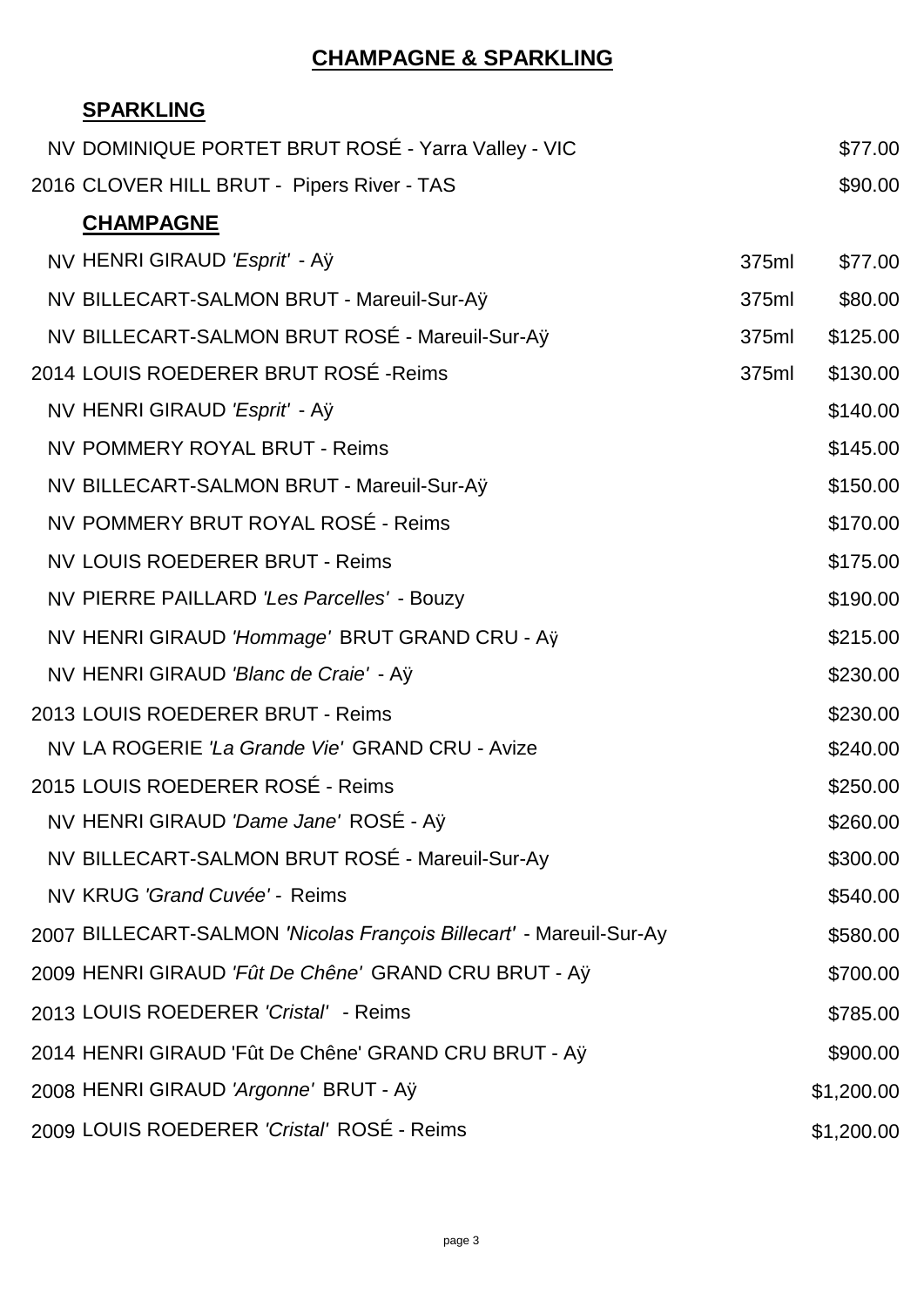# **RIESLINGS & VARIETIES**

# **FRENCH**

| 2018 LA CLOSERIE DES LYS 'Les Fruitieres' ROSE - Pays d'Oc        | \$45.00  |
|-------------------------------------------------------------------|----------|
| 2017 PIERRE DE LA GRANGE MUSCADET - Loire Valley                  | \$55.00  |
| 2019 HUGEL REISLING - Alsace                                      | \$60.00  |
| 2015 KIENTZLER PINOT GRIS - Alsace                                | \$65.00  |
| 2019 MADER PINOT GRIS - Alsace                                    | \$70.00  |
| 2017 DOMAINE COTEAU DE LA BICHE VOUVRAY - Loire Valley            | \$70.00  |
| 2018 MADER RIESLING - Alsace                                      | \$70.00  |
| 2016 TRIMBACH RIESLING - Alsace                                   | \$70.00  |
| 2016 HUGEL GEWURTZTRAMINER - Alsace                               | \$70.00  |
| 2019 DOMAINE DE VIRANEL 'Trilogie' ROSE - Pays d'Oc               | \$75.00  |
| 2020 CHÂTEAU GABRIEL ROSÉ - Côtes de Provence                     | \$75.00  |
| 2018 PITHON PAILLE - Chenin Blanc                                 | \$80.00  |
| 2019 DOMAINE GAVOTY 'Grand Classique' ROSÉ - Côtes de Provence    | \$90.00  |
| 2018 CHAMPALOU VOUVRAY - Loire Valley                             | \$90.00  |
| 2017 JEAN-LUC JAMET - Marsanne-Roussane - Couzou                  | \$105.00 |
| 2014 FRANCOIS VILLARD SAINT PERAY - Rhone Valley                  | \$115.00 |
| 2018 DOMAINE BERNARD GRIPA - Rhone Valley                         | \$195.00 |
| <b>AUSTRALIAN AND REST OF THE WORLD</b>                           |          |
| 2012 TAHBLIK MARSANNE - Ngambie Lakes - Central Victoria          | \$60.00  |
| 2020 LEEUWIN ESTATE 'Art Series' RIESLING - Margaret River - W.A. | \$65.00  |
| 2018 POWELL REISLING - Eden Valley - S.A.                         | \$65.00  |
| 2021 POOLEY PINOT GRIGIO - Tasmania                               | \$70.00  |
| 2019 FRANKLAND ESTATE 'Isolation Ridge' RIESLING - W.A            | \$80.00  |
| 2014 WILTINGER BRAUNE KUPP RIESLING - Mosel - Germany             | \$220.00 |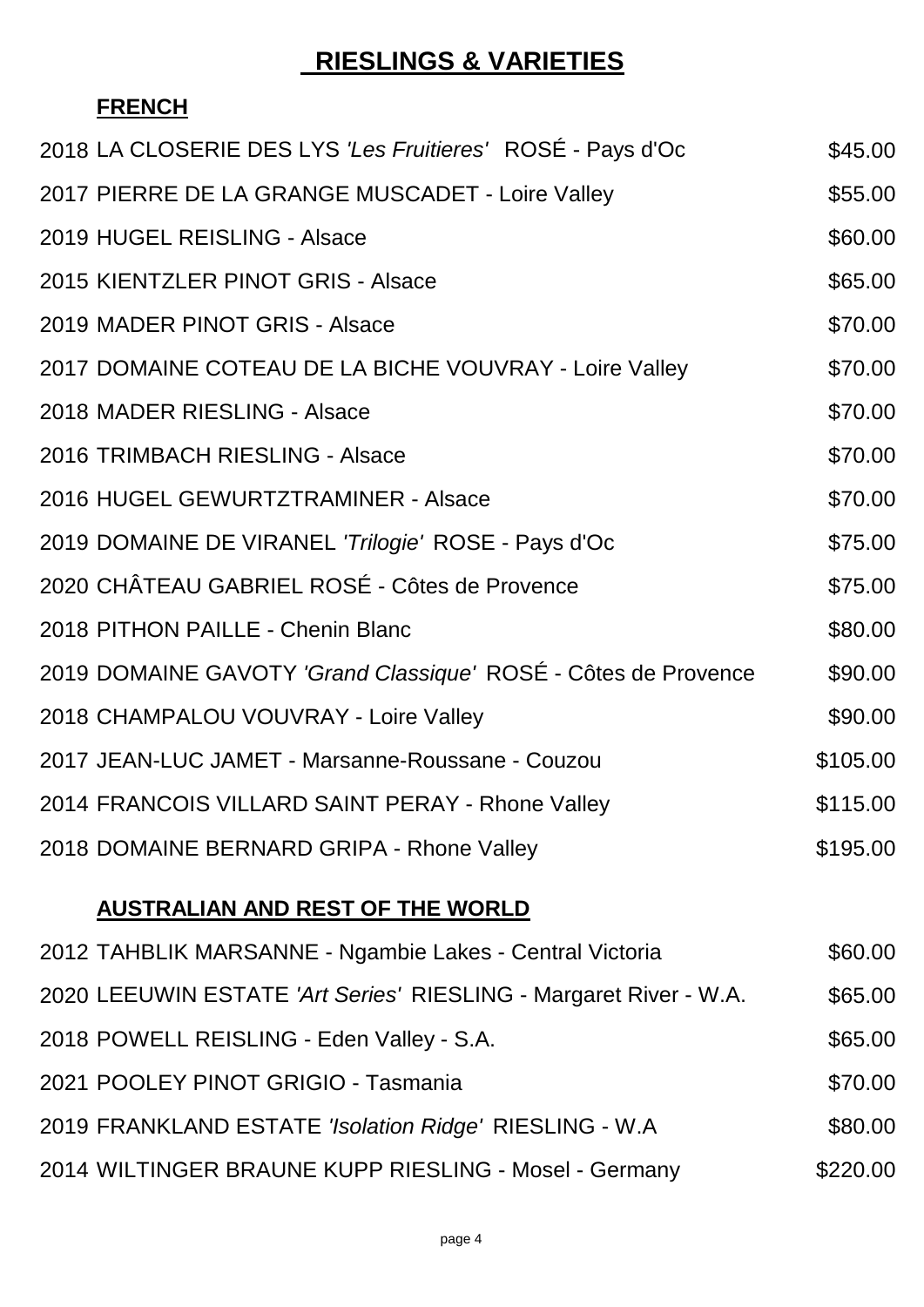# **SAUVIGNON BLANC & BLENDS**

# **FRENCH**

| 2019 DOMAINE VACHERON SANCERRE - Loire Valley                     | 375ml | \$55.00  |
|-------------------------------------------------------------------|-------|----------|
| 2020 PASCAL ET NICOLAS REVERDY SANCERRE - Loire Valley            |       | \$80.00  |
| 2019 ROGER CHAMPAULT SANCERRE 'Le Clos du Roy' - Loire Valley     |       | \$80.00  |
| 2017 DAGUENEAU ET FILLES POUILLY FUMÉ - Loire Valley              |       | \$85.00  |
| 2019 CLEMENT & FLORIAN BERTHIER 'L'Instant' - Loire Valley        |       | \$90.00  |
| 2018 REGIS MINET POUILLY FUMÉ - Vieilles Vignes                   |       | \$90.00  |
| 2019 VINCENT PINARD SANCERRE - Loire Valley                       |       | \$90.00  |
| 2004 DOMAINE DE CHEVALIER - Pessac Léognan                        |       | \$195.00 |
| <b>AUSTRALIAN &amp; NEW ZEALAND</b>                               |       |          |
| 2019 DOMINIQUE PORTET - Yarra Valley - VIC                        |       | \$60.00  |
| 2018 BABICH INDIVIDUAL VINEYARD 'Headwaters' - Marlborough - N.Z. |       | \$60.00  |
| 2020 SHAW & SMITH - Adelaide Hills - S.A.                         |       | \$60.00  |
| 2020 PIERRO 'L.T.C.' - Margaret River - W.A.                      |       | \$65.00  |
| 2017 TEN MINUTES BY TRACTOR '10x' - Mornington Peninsula - VIC    |       | \$70.00  |
| 2018 DOG POINT - Marlborough - N.Z.                               |       | \$70.00  |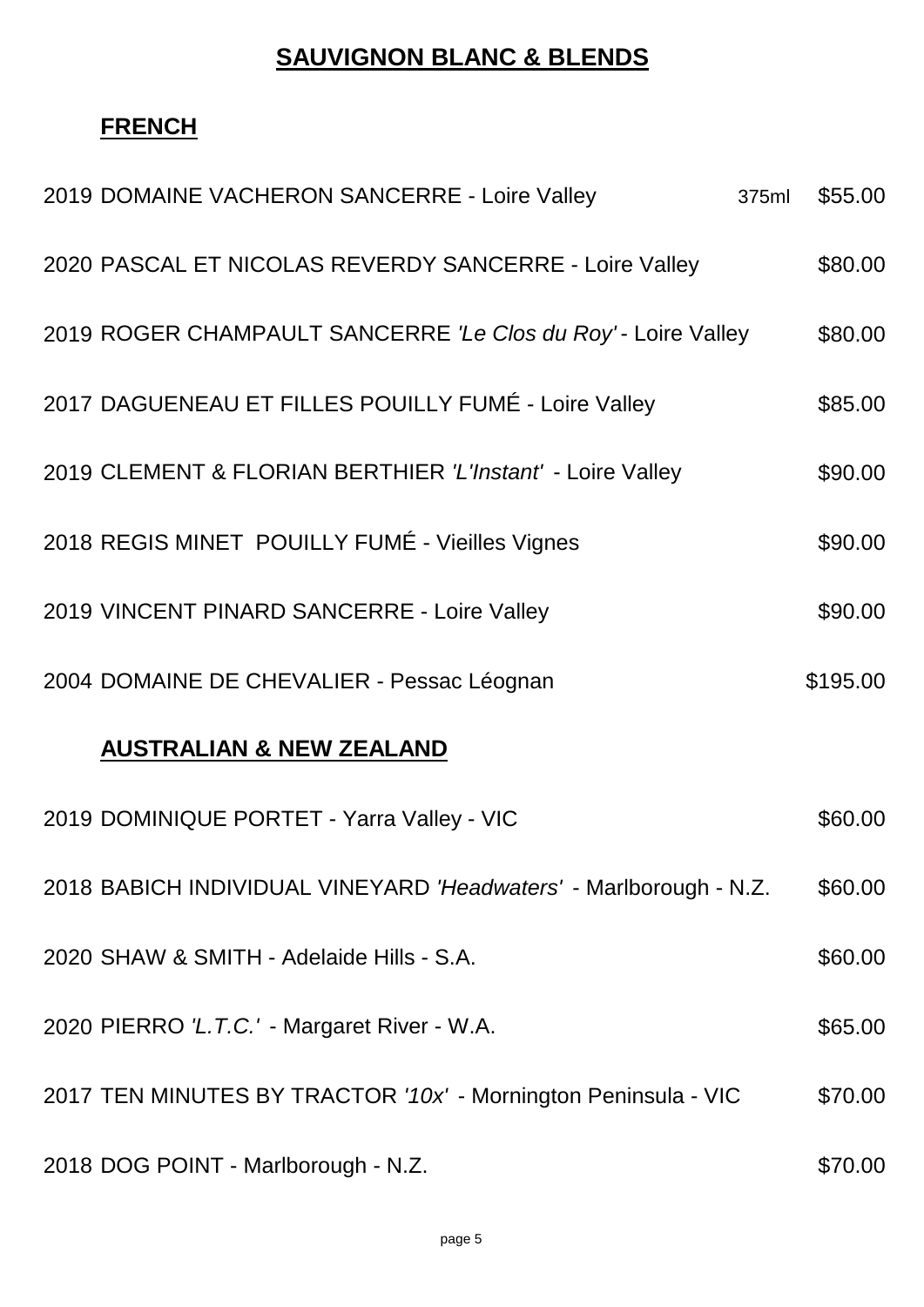## **BOURGOGNE BLANC**

|      | 2017 TRENEL VIRÉ-CLESSÉ                                          | \$65.00  |
|------|------------------------------------------------------------------|----------|
| 2019 | MARC ROUGEOT-DUPIN BOURGOGNE BLANC                               | \$75.00  |
| 2018 | DOMAINE ROUGEOT 'Les Plumes'                                     | \$90.00  |
|      | 2018 DOMAINE JEAN MARIE BOUZEREAU BOURGOGNE BLANC COTE-D'OR      | \$90.00  |
| 2017 | MARCHAND & TAWSE BOURGOGNE BLANC                                 | \$90.00  |
| 2015 | MARCHAND & TAWSE BOURGOGNE BLANC                                 | \$105.00 |
| 2017 | DOMAINE DUFOULEUR-HAUTES COTES DE NUITS 'Demoiselle Huguette'    | \$135.00 |
| 2016 | <b>MARCHAND &amp; TAWSE MERCUREY</b>                             | \$150.00 |
| 2012 | DOMAINE ROUGEOT SAINT-ROMAIN 'La Combe Bazin'                    | \$190.00 |
| 2007 | PASCAL MARCHAND BÂTARD-MONTRACHET Grand Cru                      | \$600.00 |
| 2009 | PASCAL MARCHAND BÂTARD-MONTRACHET Grand Cru                      | \$615.00 |
| 2008 | PASCAL MARCHAND BÂTARD-MONTRACHET Grand Cru                      | \$645.00 |
|      | 2015 DOMAINE TAWSE CORTON-CHARLEMAGNE 'Le Charlemagne' Grand Cru | \$645.00 |
|      |                                                                  |          |

#### **MEURSAULT**

| 2018 DOMAINE JEAN-MARIE BOUZEREAU 'Les Narvaux' | \$215.00 |
|-------------------------------------------------|----------|
| 2008 PRANCING HORSE 'Blagny' 1er Cru            | \$265.00 |

# **CHABLIS**

|      | 2020 LOUIS MICHEL PETIT CHABLIS               | \$75.00  |
|------|-----------------------------------------------|----------|
| 2019 | DOMAINE TREMBLAY CHABLIS                      | \$80.00  |
| 2020 | LOUIS MICHEL CHABLIS                          | \$85.00  |
| 2019 | <b>PRANCING HORSE 'Les Rosiers' CHABLIS</b>   | \$100.00 |
| 2019 | <b>PRANCING HORSE 'Foret' 1er Cru</b>         | \$150.00 |
| 2018 | LOUIS MICHEL 'Montée de Tonnerre' 1er Cru     | \$165.00 |
| 2019 | DOMAINE RAVENEAU CHABLIS                      | \$240.00 |
| 2018 | DOMAINE RAVENEAU 'Chapelot' 1er Cru           | \$370.00 |
| 2018 | DOMAINE RAVENEAU 'Butteaux' 1er Cru           | \$380.00 |
| 2019 | DOMAINE RAVENEAU 'Montee de Tonnerre' 1er Cru | \$380.00 |
| 2019 | DOMAINE RAVENEAU 'Valmur' Grand Cru           | \$540.00 |
| 2018 | DOMAINE RAVENEAU 'Valmur' Grand Cru           | \$540.00 |
| 2018 | DOMAINE RAVENEAU 'Clos' Grand Cru             | \$540.00 |
|      | 2015 DOMAINE RAVENEAU 'Valmur' Grand Cru      | \$625.00 |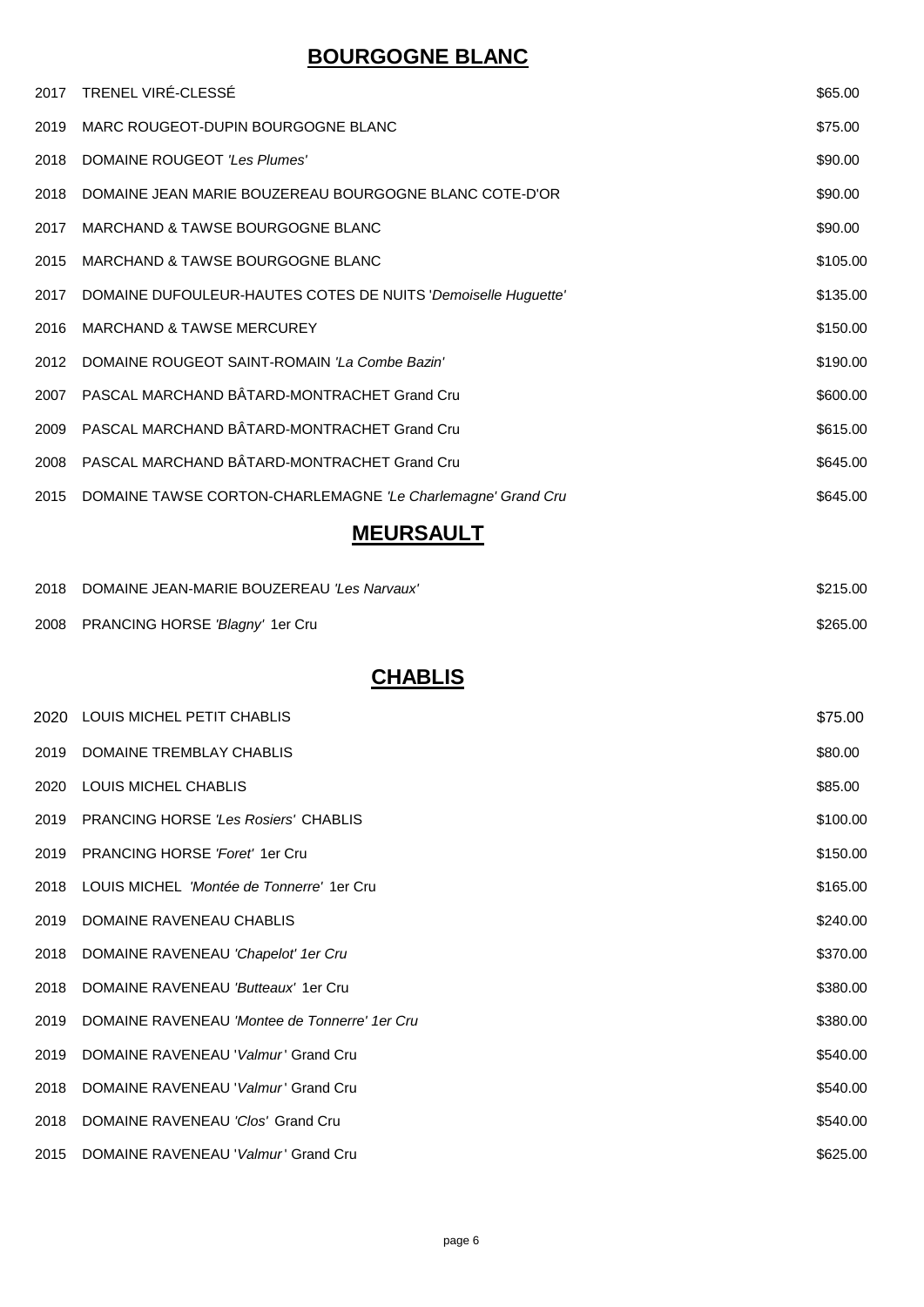# **CHARDONNAY**

| 2019 CURLY FLAT - Macedon Ranges - VIC                          | 375ml | \$55.00  |
|-----------------------------------------------------------------|-------|----------|
| 2018 THE PONY by PRANCING HORSE - Mornington Peninsula - VIC    |       | \$60.00  |
| 2019 PARINGA ESTATE - Mornington Peninsula - VIC                |       | \$65.00  |
| 2017 ROB HALL - Yarra Valley - VIC                              |       | \$65.00  |
| 2018 MOOROODUC ESTATE - Mornington Peninsula - VIC              |       | \$70.00  |
| 2016 ARLEEWOOD - Margaret River - W.A.                          |       | \$75.00  |
| 2019 PRANCING HORSE ESTATE - Mornington Peninsula - VIC         |       | \$85.00  |
| 2019 YABBY LAKE - Mornington Peninsula - VIC                    |       | \$85.00  |
| 2016 CURLY FLAT - Macedon Ranges - VIC                          |       | \$90.00  |
| 2018 TEN MINUTES BY TRACTOR 'McCutcheon' - Mornington Peninsula |       | \$115.00 |
| 2017 PRANCING HORSE ESTATE 'Reserve' - Mornington Peninsula     |       | \$130.00 |
| 2017 LEVANTINE HILL - Yarra Valley - VIC                        |       | \$130.00 |
| 2019 MOUNT MARY - Yarra Valley - VIC                            |       | \$270.00 |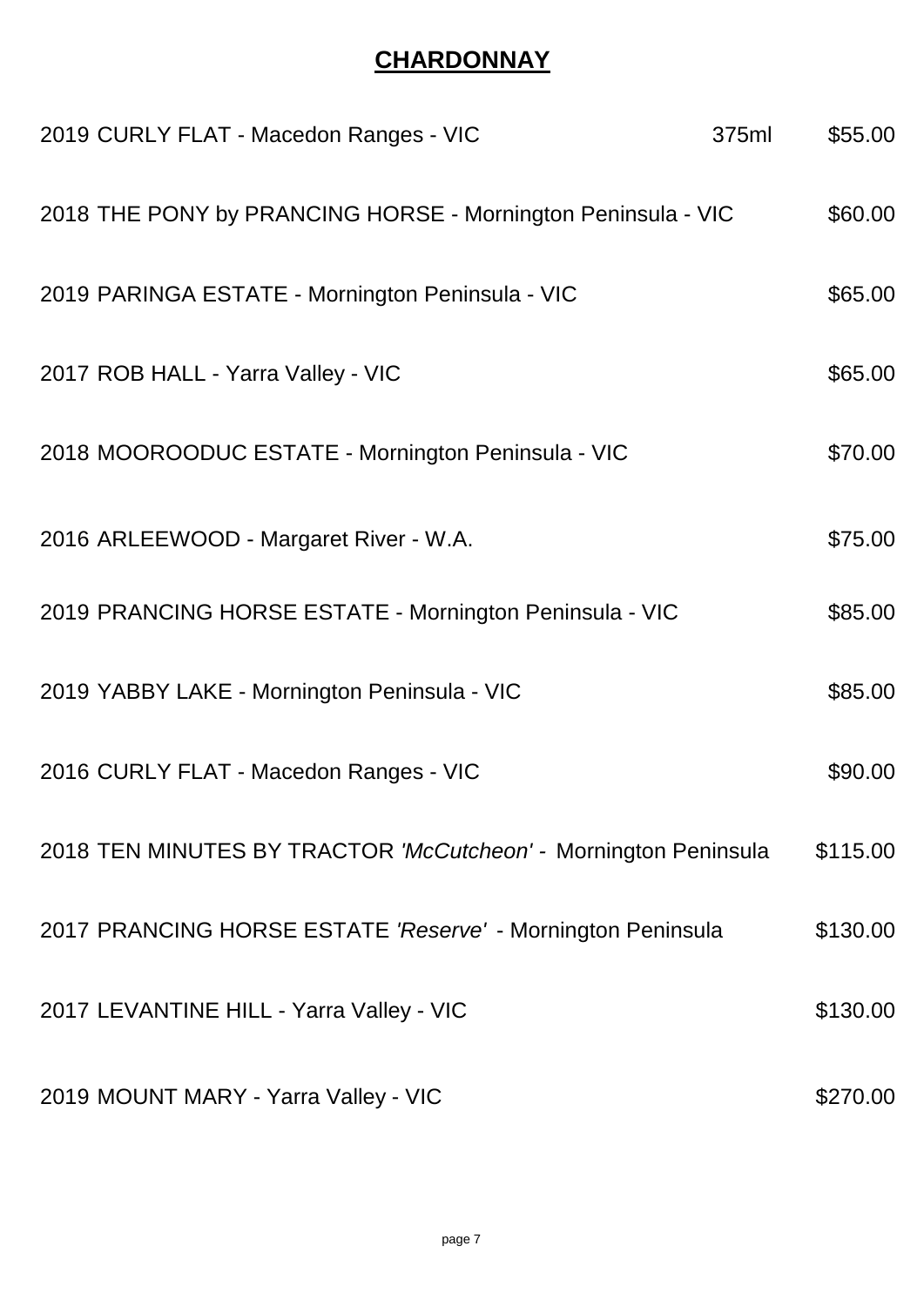## **BOURGOGNE ROUGE**

| 2015 DECELLE VILLA BOURGOGNE ROUGE                                  | \$80.00    |
|---------------------------------------------------------------------|------------|
| 2017 LUCIEN MUZARD & FILS BOURGOGNE ROUGE                           | \$80.00    |
| 2019 JOSEPH FAIVELEY BOURGOGNE ROUGE                                | \$85.00    |
| 2017 EDMOND CORNU & FILS BOURGOGNE ROUGE                            | \$100.00   |
| 2019 DOMAINE DUBOIS COTE D'OR                                       | \$100.00   |
| 2016 DOMAINE COLLOTTE MARSANNAY 'Les Champsalomon'                  | \$110.00   |
| 2018 MARC ROUGEOT-DUPIN SANTENAY                                    | \$120.00   |
| 2018 DOMAINE DUBOIS SAVIGNY LES BEAUNE                              | \$160.00   |
| 2017 MARCHAND-TAWSE NUITS-SAINTS-GEORGES                            | \$200.00   |
| 2019 DOMAINE DUBOIS NUITS-SAINT-GEORGES                             | \$210.00   |
| 2018 MARCHAND-TAWSE GEVREY-CHAMBERTIN                               | \$250.00   |
| 2016 MARCHAND-TAWSE CHAMBOLLE-MUSIGNY                               | \$260.00   |
| 2018 DOMAINE CONFURION COTETIDOT VOSNE ROMANEE                      | \$270.00   |
| <b>BOURGOGNE ROUGE 1er CRU</b>                                      |            |
| 2018 MARC ROUGEOT-DUPIN MARRANGES 'Clos Russots'                    | \$150.00   |
| 2017 DOMAINE TAWSE BEAUNE 'Les Lavieres'                            | \$180.00   |
| 2016 DOMAINE JEAN-MARIE BOUZEREAU BEAUNE 'Pertuizots'               | \$230.00   |
| 2009 PRANCING HORSE MOREY-SAINT-DENIS 'Clos des Ormes'              | \$240.00   |
| 2018 DOMAINE TAWSE BEAUNE 'Les Tuvilains'                           | \$250.00   |
| 2016 DOMAINE JEAN-MARIE BOUZEREAU VOLNAY 'Champans'                 | \$250.00   |
| 2008 PRANCING HORSE MOREY-SAINT-DENIS 'Clos des Ormes'              | \$270.00   |
| 2018 CLOS DE LA POUSSE D'OR VOLNAY 'La Bousse d'Or'                 | \$365.00   |
| 2019 CONFURION-GINDRE VOSNE-ROMANEE 'Les Beaumonts'                 | \$430.00   |
| 2010 DOMAINE TORTOCHOT GEVREY-CHAMBERTIN 'Les Champeaux'            | \$475.00   |
| 2016 MARCHAND-TAWSE VOSNE ROMANEE 'Les Suchots'                     | \$520.00   |
| 2018 DOMAINE ARMAND ROUSSEAU GEVREY-CHAMBERTIN 'Lavaux St. Jacques' | \$700.00   |
| 2014 DOMAINE ARMAND ROUSSEAU GEVREY-CHAMBERTIN 'Clos St. Jacques'   | \$1,450.00 |
| 2013 DOMAINE ARMAND ROUSSEAU GEVREY-CHAMBERTIN 'Clos St. Jacques'   | \$1,600.00 |
| 2012 DOMAINE ARMAND ROUSSEAU GEVREY-CHAMBERTIN 'Clos St. Jacques'   | \$1,850.00 |
| 2018 DOMAINE ARMAND ROUSSEAU GEVREY-CHAMBERTIN 'Clos St. Jacques'   | \$1,850.00 |
| 2016 DOMAINE ARMAND ROUSSEAU GEVREY-CHAMBERTIN 'Clos St. Jacques'   | \$2,100.00 |
| 2015 DOMAINE ARMAND ROUSSEAU GEVREY-CHAMBERTIN 'Clos St. Jacques'   | \$2,200.00 |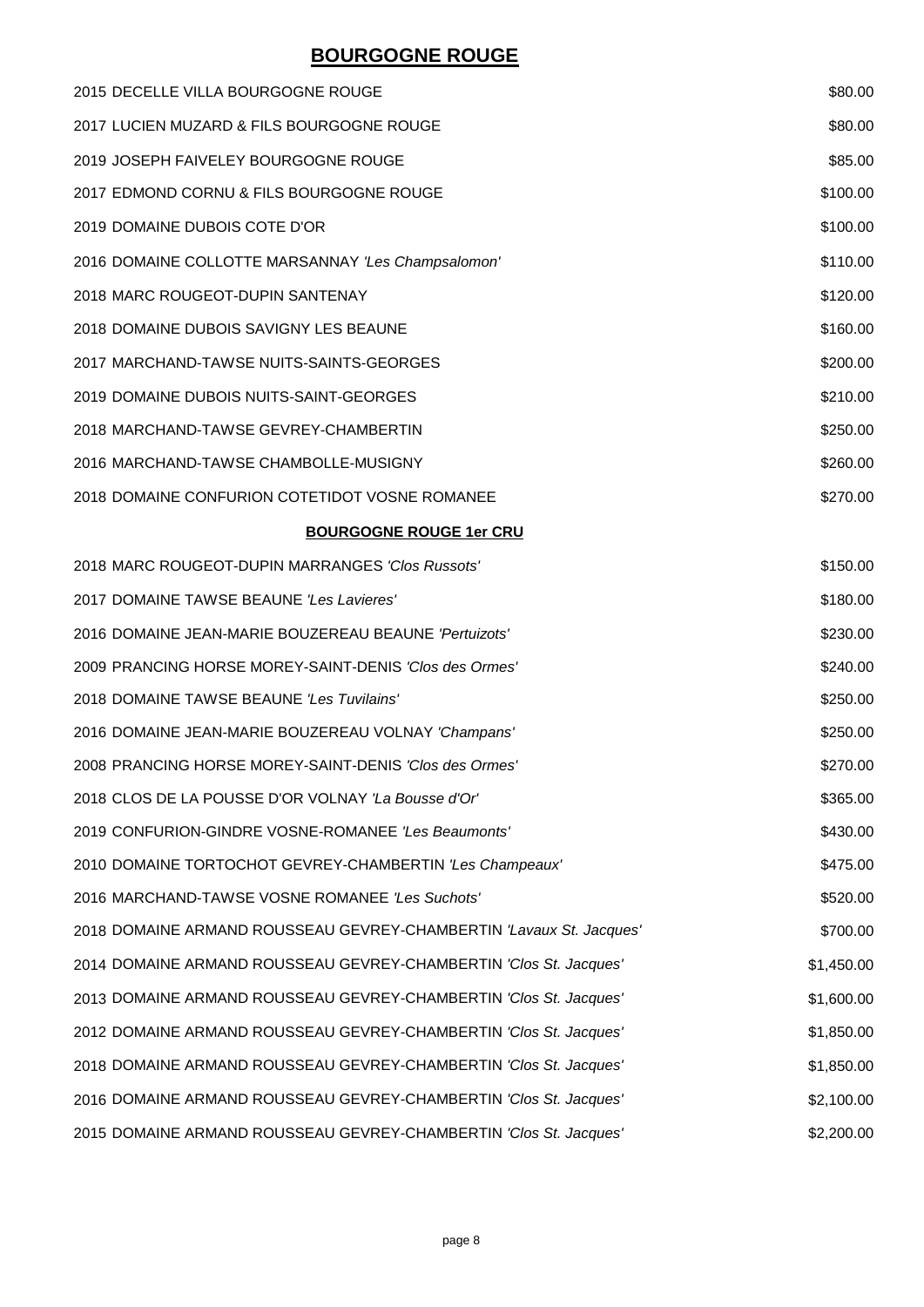# **BOURGOGNE ROUGE GRAND CRU**

| 2017 DOMAINE NUDANT ECHEZEAUX                        | \$450.00    |
|------------------------------------------------------|-------------|
| 2015 MARCHAND-TAWSE CHARMES-CHAMBERTIN               | \$800.00    |
| 2015 MARCHAND-TAWSE CLOS VOUGEOT                     | \$820.00    |
| 2012 DOMAINE MAUME MAZIS-CHAMBERTIN                  | \$850.00    |
| 2015 MARCHAND-TAWSE CLOS-SAINT-DENIS                 | \$920.00    |
| 2017 DOMAINE ARMAND ROUSSEAU MAZY-CHAMBERTIN         | \$1,150.00  |
| 2018 DOMAINE ARMAND ROUSSEAU CHARMES-CHAMBERTIN      | \$1,200.00  |
| 2017 DOMAINE ARMAND ROUSSEAU CHARMES-CHAMBERTIN      | \$1,200.00  |
| 2012 MARCHAND-TAWSE CHAMBERTIN                       | \$1,250.00  |
| 2018 DOMAINE ARMAND ROUSSEAU CLOS DE LA ROCHE        | \$1,400.00  |
| 2017 DOMAINE ARMAND ROUSSEAU CLOS DE LA ROCHE        | \$1,400.00  |
| 2004 DOMAINE ARMAND ROUSSEAU CHAMBERTIN-CLOS DE BÈZE | \$1,950.00  |
| 2014 DOMAINE ARMAND ROUSSEAU RUCHOTTES-CHAMBERTIN    | \$1,950.00  |
| 2018 DOMAINE ARMAND ROUSSEAU RUCHOTTES-CHAMBERTIN    | \$2,100.00  |
| 2016 DOMAINE ARMAND ROUSSEAU RUCHOTTES-CHAMBERTIN    | \$2,150.00  |
| 2015 DOMAINE ARMAND ROUSSEAU RUCHOTTES-CHAMBERTIN    | \$2,250.00  |
| 2014 DOMAINE ARMAND ROUSSEAU CHAMBERTIN              | \$2,640.00  |
| 2011 DOMAINE ARMAND ROUSSEAU CHAMBERTIN              | \$2,800.00  |
| 2013 DOMAINE ARMAND ROUSSEAU CHAMBERTIN              | \$3,100.00  |
| 2012 DOMAINE ARMAND ROUSSEAU CHAMBERTIN              | \$3,200.00  |
| 2016 DOMAINE ARMAND ROUSSEAU CHAMBERTIN              | \$3,200.00  |
| 2009 DOMAINE ARMAND ROUSSEAU CHAMBERTIN              | \$3,300.00  |
| 2004 DOMAINE ARMAND ROUSSEAU CHAMBERTIN              | \$3,500.00  |
| 2015 DOMAINE ARMAND ROUSSEAU CHAMBERTIN              | \$3,500.00  |
| 2015 DOMAINE ARMAND ROUSSEAU CHAMBERTIN-CLOS DE BÈZE | \$3,400.00  |
| 2016 DOMAINE ARMAND ROUSSEAU CHAMBERTIN-CLOS DE BÈZE | \$3,600.00  |
| 2014 DOMAINE DE LA ROMANÉE-CONTI ECHEZEAUX           | \$3,700.00  |
| 2010 DOMAINE ARMAND ROUSSEAU CHAMBERTIN              | \$3,750.00  |
| 2012 DOMAINE DE LA ROMANÉE-CONTI GRANDS ECHEZEAUX    | \$4,500.00  |
| 2005 DOMAINE DE LA ROMANÉE-CONTI LA TÂCHE            | \$10,800.00 |
| 2006 DOMAINE DE LA ROMANÉE-CONTI LA TÂCHE            | \$7,500.00  |
| 2007 DOMAINE DE LA ROMANÉE-CONTI LA TÂCHE            | \$8,500.00  |
| 2008 DOMAINE DE LA ROMANÉE-CONTI LA TÂCHE            | \$7,000.00  |
| 2009 DOMAINE DE LA ROMANÉE-CONTI LA TÂCHE            | \$11,000.00 |
| 2010 DOMAINE DE LA ROMANÉE-CONTI LA TÂCHE            | \$9,600.00  |
| 2011 DOMAINE DE LA ROMANÉE-CONTI LA TÂCHE            | \$10,200.00 |
| 2012 DOMAINE DE LA ROMANÉE-CONTI LA TÂCHE            | \$8,800.00  |
| 2013 DOMAINE DE LA ROMANÉE-CONTI LA TÂCHE            | \$8,300.00  |
| 2014 DOMAINE DE LA ROMANÉE-CONTI LA TÂCHE            | \$8,600.00  |
| 2015 DOMAINE DE LA ROMANÉE-CONTI LA TÂCHE            | \$10,200.00 |
| 2016 DOMAINE DE LA ROMANÉE-CONTI LA TÂCHE            | \$9,000.00  |
| 2017 DOMAINE DE LA ROMANÉE-CONTI LA TÂCHE            | \$9,000.00  |
| 2018 DOMAINE DE LA ROMANÉE-CONTI LA TÂCHE            | \$11,500.00 |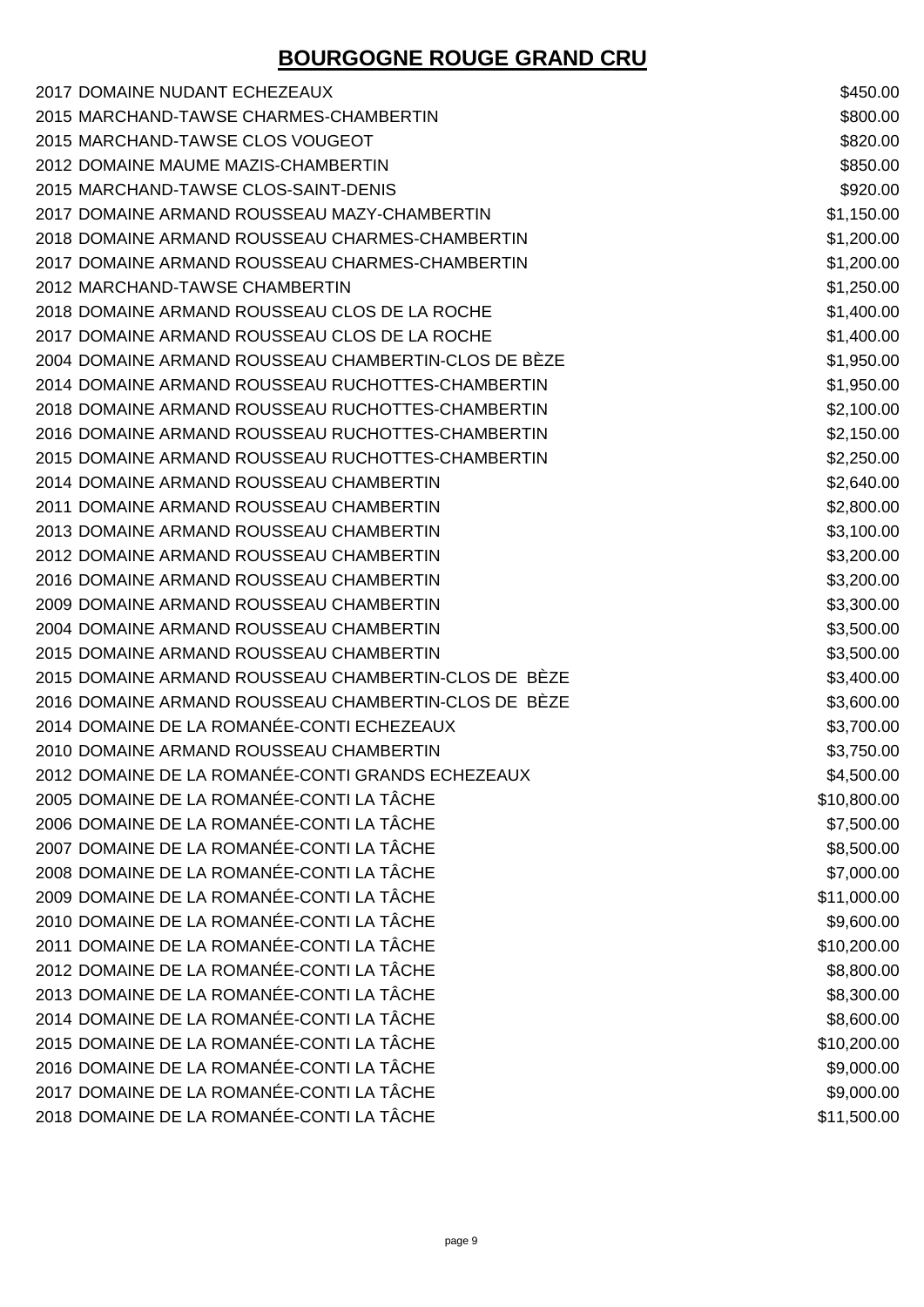#### **PINOT NOIR**

| 2019 THE PONY by PRANCNG HORSE - Mornington Peninsula - VIC |       | \$60.00  |
|-------------------------------------------------------------|-------|----------|
| 2017 STAINDL - Mornington Peninsula - VIC                   |       | \$60.00  |
| 2018 TWO DEGREES - Central Otago                            |       | \$60.00  |
| 2019 PARINGA ESTATE 'P.E.' - Mornington Peninsula - VIC     |       | \$65.00  |
| 2016 CURLY FLAT - Macedon Ranges - VIC                      | 375ml | \$65.00  |
| 2020 BREAM CREEK - Bream Creek - TAS                        |       | \$75.00  |
| 2019 WARRAMUNDA - Coldstream - VIC                          |       | \$85.00  |
| 2020 PRANCING HORSE ESTATE - Red Hill - VIC                 |       | \$85.00  |
| 2019 ELGEE PARK ESTATE - Merricks North - VIC               |       | \$85.00  |
| 2020 SCORPO ' Reserve' - Mornington Peninsula - VIC         |       | \$85.00  |
| 2017 QUARTZ REEF - Bendigo Central Otago - N.Z.             |       | \$90.00  |
| 2018 STEFANO LUBIANA - Granton - TAS                        |       | \$100.00 |
| 2018 HURLEY VINEYARD 'Lodestone' - Balnarring - VIC         |       | \$100.00 |
| 2019 YABBY LAKE - Mornington Peninsula - VIC                |       | \$105.00 |
| 2017 CURLY FLAT - Macedon Ranges - VIC                      |       | \$110.00 |
| 2018 PARADIGM HILL 'L'ami Sage' - Merricks - VIC            |       | \$120.00 |
| 2016 VALLI 'Waitaki Vineyard' - North Otago - N.Z.          |       | \$120.00 |
| 2018 LEVANTINE HILL - Yarra Valley - VIC                    |       | \$120.00 |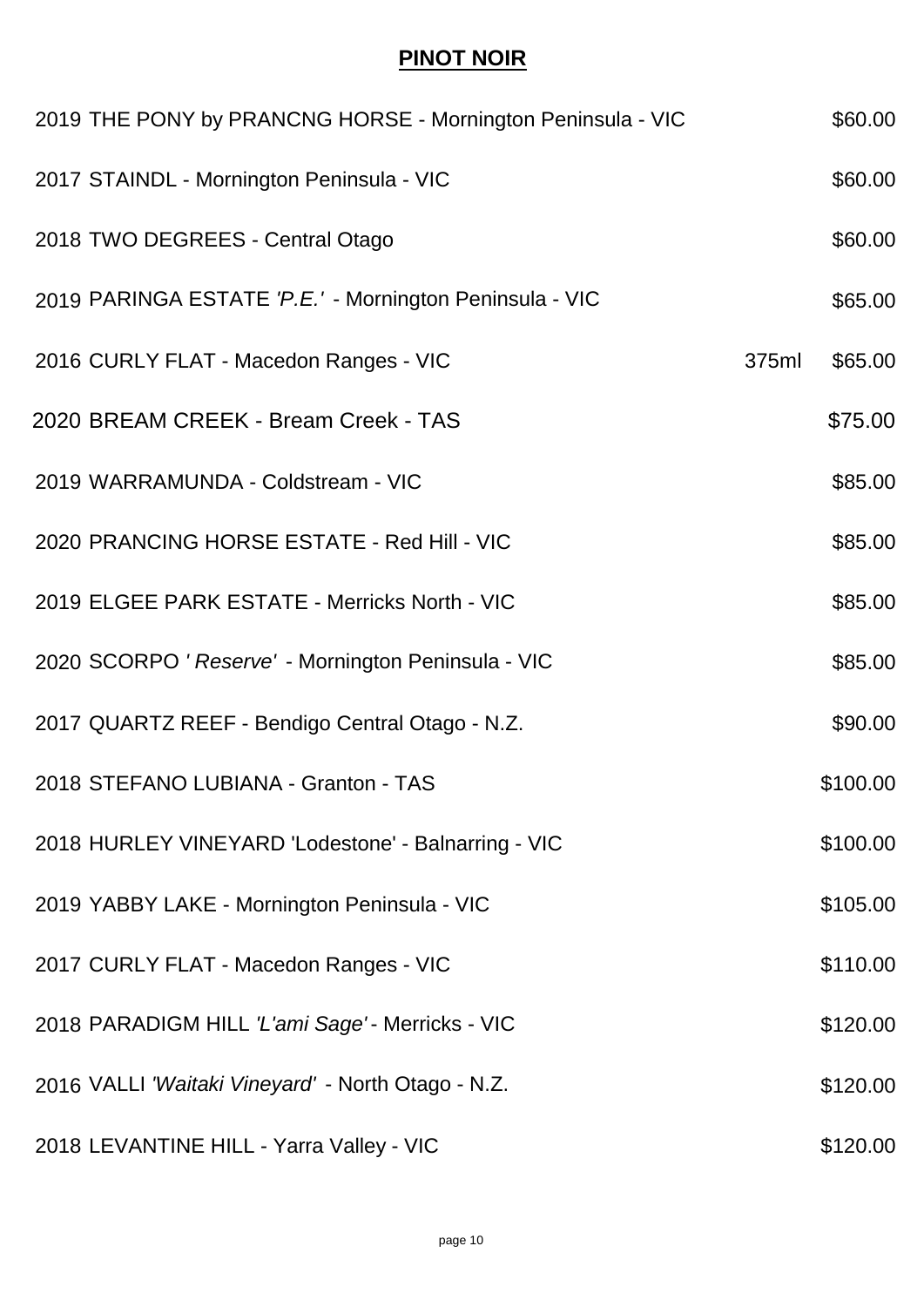#### **RHONE**

| 2017 E.GUIGAL CÔTES DU RHÔNE                                      |       | \$60.00    |
|-------------------------------------------------------------------|-------|------------|
| 2016 M.CHAPOUTIER SAINT-JOSEPH 'Deschants'                        |       | \$65.00    |
| 2018 M.CHAPOUTIER CROZES-HERMITAGE 'Les Meysonniers'              |       | \$70.00    |
| 2018 E.GUIGAL CROZES-HERMITAGE                                    |       | \$75.00    |
| 2017 MONT REDON CHÂTEAUNEUF-DU-PAPE                               | 375ml | \$80.00    |
| 2017 DOMAINE HAUT CHASSIS CROZES-HERMITAGE 'Les Chassis'          |       | \$85.00    |
| 2016 FRANCOIS VILLARD SAINT JOSEPH 'Mairlant'                     |       | \$90.00    |
| 2019 JEAN LUC JAMET SYRAH VALINE                                  |       | \$100.00   |
| 2017 M.CHAPOUTIER CHÂTEAUNEUF DU PAPE 'La Bernardine'             |       | \$120.00   |
| 2015 MONT REDON CHÂTEAUNEUF DU PAPE                               |       | \$120.00   |
| 2016 FRANCOIS VILLARD CÔTE RÔTIE 'Le Gallet Blanc'                |       | \$185.00   |
| 2013 M.CHAPOUTIER HERMITAGE 'La Sizeranne'                        |       | \$190.00   |
| 2017 E.GUIGAL CÔTE RÔTIE                                          |       | \$230.00   |
| 2016 E.GUIGAL HERMITAGE                                           |       | \$245.00   |
| 2016 JEAN-LUC JAMET CÔTE RÔTIE 'Les terrasses                     |       | \$390.00   |
| 2015 E.GUIGAL CÔTE RÔTIE 'La Mouline'                             |       | \$1,000.00 |
| 2013 E.GUIGAL CÔTE RÔTIE 'La Turque'                              |       | \$1,100.00 |
| 2013 E.GUIGAL CÔTE RÔTIE 'La Mouline'                             |       | \$1,100.00 |
| 2015 E.GUIGAL CÔTE RÔTIE 'La Turque'                              |       | \$1,300.00 |
| <b>ROUGE D'AILLEURS</b>                                           |       |            |
| 2018 DOMINIQUE PIRON BEAUJOLAIS VILLAGES - Beaujolais - France    |       | \$60.00    |
| 2017 MUSK LANE MATARO - Bendigo - VIC                             |       | \$65.00    |
| 2019 DOMINIQUE JOSEPH 'Les Petit Saint Vincent' SAMUR CHAMPIGNY   |       | \$80.00    |
| 2018 ARNAUD LAMBERT SAMUR CHAMPIGNY - Saint-Cyr-En-Bourg - France |       | \$100.00   |
| 1959 SIDI BRAHIM - Algeria                                        |       | \$900.00   |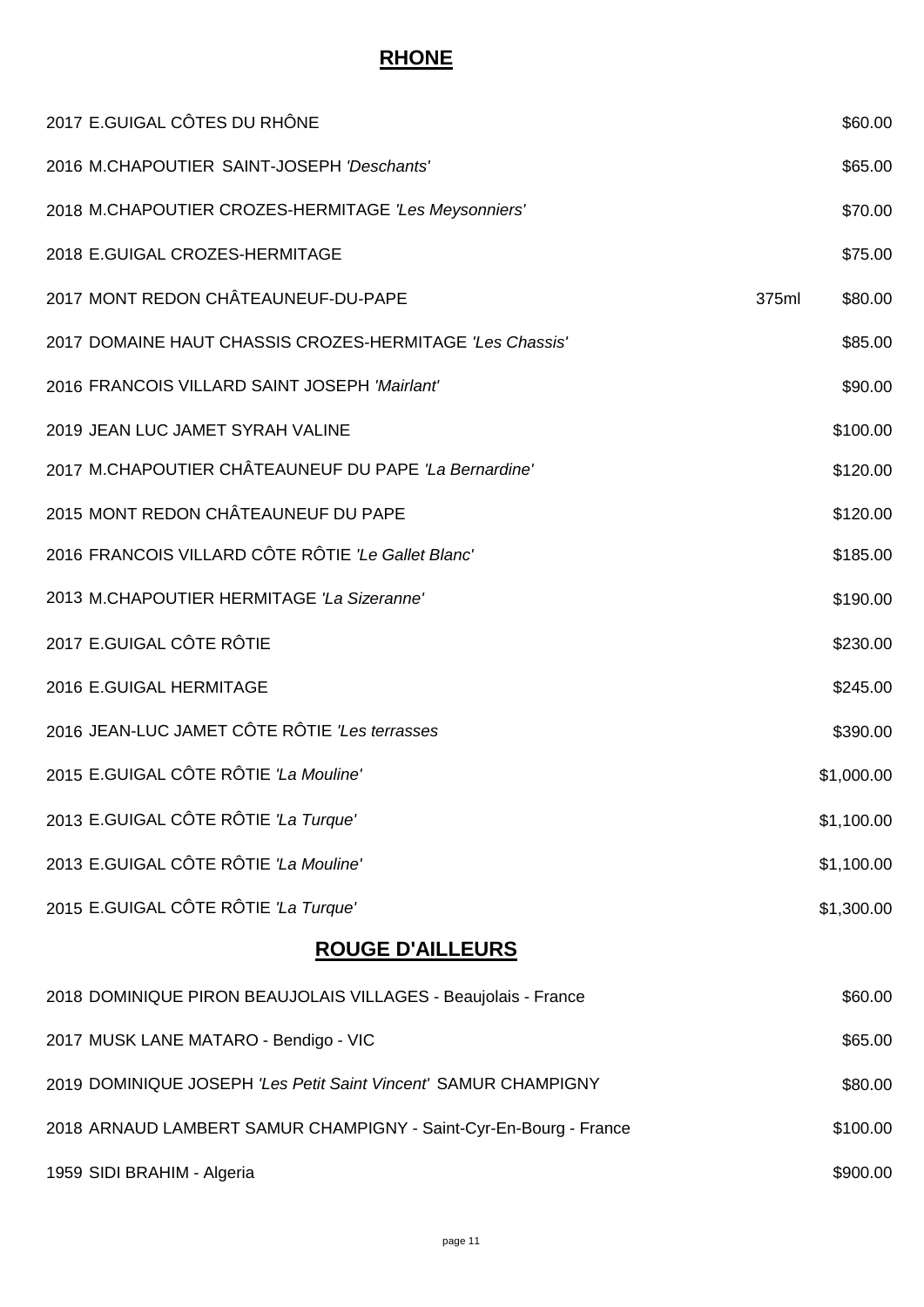## **BORDEAUX**

| 2016 CHÂTEAU CARSIN ROUGE - Cadillac                           | \$70.00    |
|----------------------------------------------------------------|------------|
| 2016 CHÂTEAU CRUSQUET DE LARGACIE - Blaye                      | \$70.00    |
| 2012 CHÂTEAU LE MEYNIEU - Haut Medoc                           | \$75.00    |
| 2018 CHÂTEAU TAFFARD DE BLAIGNAN - Medoc                       | \$75.00    |
| 2016 CHÂTEAU LE REY -Castillion                                | \$80.00    |
| 2018 CHÂTEAU BEYNAT - Castillion                               | \$80.00    |
| 2011 CHÂTEAU LANESSAN - Haut Medoc                             | \$80.00    |
| 2015 CHÂTEAU DE FRANCS 'Les Cerisiers' - Cotes De Bordeaux     | \$90.00    |
| 2016 CHÂTEAU SAINT-MICHEL - Fronsac                            | \$110.00   |
| 2015 CONFIDENCE DE PRIEURE LICHINE - Margaux                   | \$170.00   |
| 2016 CHÂTEAU TEYNAC - Saint-Julien                             | \$175.00   |
| 2015 CHÂTEAU POTENSAC - Medoc                                  | \$175.00   |
| 2014 DOMAINE DE L' A - Castillon                               | \$185.00   |
| 2014 CROIX CANON - Saint-Emilion                               | \$215.00   |
| 2014 CHÂTEAU FLEUR CARDINALE Grand Cru Classé - Saint-Emilion  | \$220.00   |
| 2015 SEGLA - Margaux                                           | \$230.00   |
| 2010 CHÂTEAU SENEJAC - Haut-medoc                              | \$245.00   |
| 2009 CHÂTEAU LASSEGUE Grand Cru - Saint-Emillion               | \$270.00   |
| 2015 CHÂTEAU LA TOUR CARNET - Haut-Medoc                       | \$285.00   |
| 2016 CHÂTEAU PHELAN SEGUR - Saint-Estephe                      | \$330.00   |
| 1990 CHÂTEAU BONALGUE - Pomerol                                | \$600.00   |
| 1989 CHÂTEAU LA TRUFFE - Pomerol                               | \$600.00   |
| 2003 CHÂTEAU GRAND CORBIN-DESPAGNE Grand Cru - Saint-Emilion   | \$620.00   |
| 1995 CHÂTEAU LEOVILLE - Saint-Julien                           | \$800.00   |
| 1998 CHÂTEAU RAUZAN-SEGLA - Margaux                            | \$1,000.00 |
| 1989 CHÂTEAU CALON-SEGUR 1er Grand Cru Classé - Saint-Estephe  | \$1,700.00 |
| 2003 CHÂTEAU LATOUR 1er Grand Cru Classé - Pauillac            | \$2,700.00 |
| 1998 CHÂTEAU LAFITE ROTHSCHILD 1er Grand Cru Classé - Pauillac | \$3,150.00 |
| 2005 CHÂTEAU MOUTON ROTHSCHILD 1er Grand Cru Classé - Pauillac | \$3,200.00 |
| 1982 CHÂTEAU CHEVAL BLANC 1er Grand Cru Classé - St. Emilion   | \$3,250.00 |
| 2001 CHÂTEAU PÉTRUS 1er Grand Cru Classé - Pomerol             | \$7,000.00 |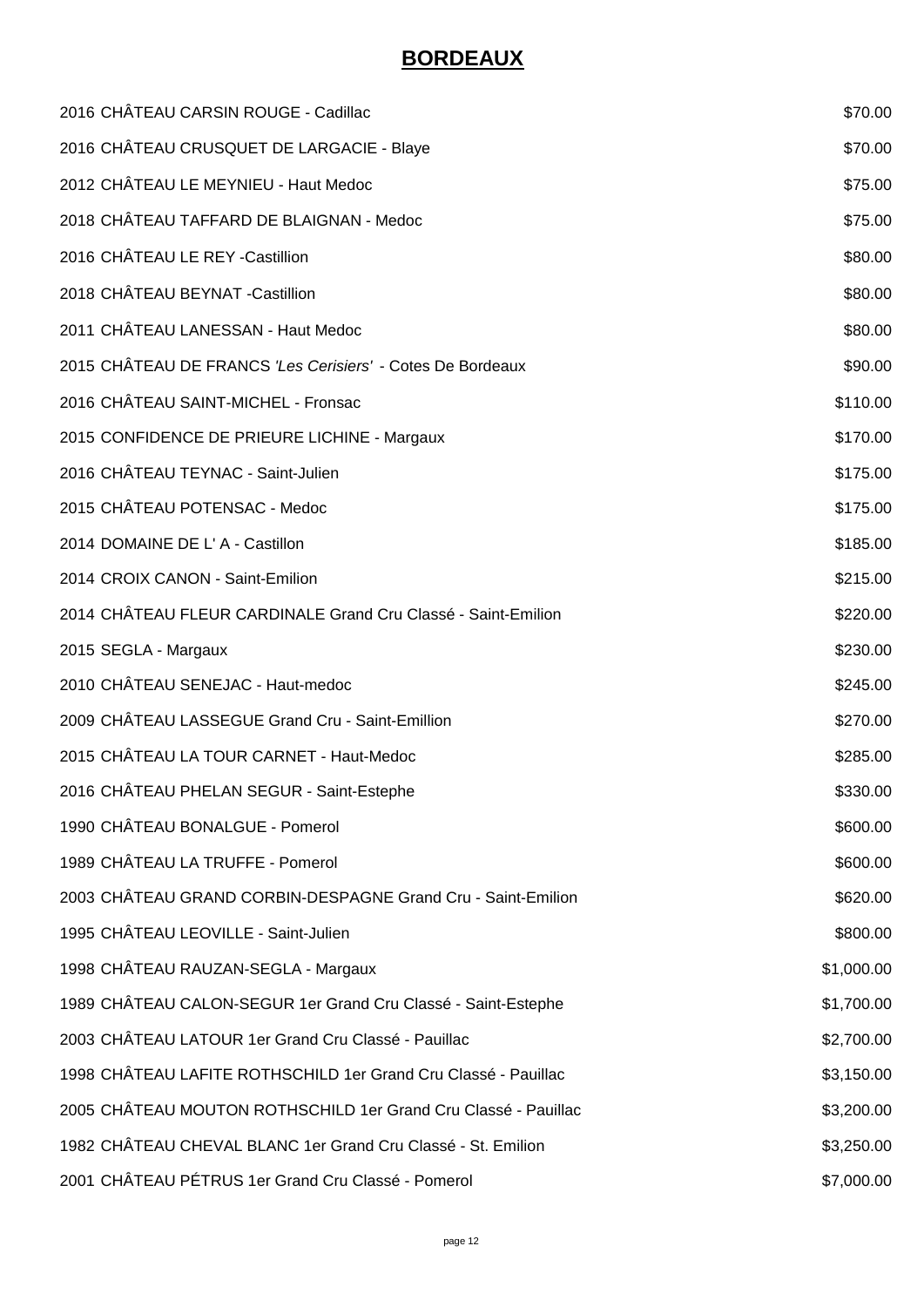## **CABERNET SAUVIGNON**

| 2017 ROB HALL - Yarra Valley - VIC                                         | \$60.00  |  |
|----------------------------------------------------------------------------|----------|--|
| 2015 NANTUA 'Les deux' - Beechworth - VIC                                  | \$65.00  |  |
| 2017 ARLEEWOOD - Margaret River - W.A.                                     | \$75.00  |  |
| 2014 MOUNT CAMEL RIDGE ESTATE - Heathcote - VIC                            | \$75.00  |  |
| 2019 SORRENBURG - Beechworth - VIC                                         | \$90.00  |  |
| 2017 LEVANTINE HILL - Yarra Valley - VIC                                   | \$115.00 |  |
| 2017 LEEUWIN ESTATE 'Art Series' - Margaret River - W.A.                   | \$120.00 |  |
| 2004 DOMINIQUE PORTET - Yarra Valley - VIC                                 | \$125.00 |  |
| <b>CABERNETS &amp; BLENDS</b>                                              |          |  |
| 2019 ELGEE PARK ESTATE CAB/MERLOT - Mornington Peninsula - VIC             | \$65.00  |  |
| 2016 SKILLOGALEE CABERNETS - Clare Valley - S.A.                           | \$70.00  |  |
| 2016 HICKINBOTHAM CLARENDON MERLOT 'The revivalist' - Mc Laren Vale - S.A. | \$110.00 |  |
| 2016 MOUNT MARY VINEYARD 'Quintet' - Yarra Valley - VIC                    | \$275.00 |  |

# **GRENACHE & BLENDS**

| 2019 MASSENA 'The Moonlight Run' G.S.M. - Barossa Valley - S.A.                       | \$65.00  |
|---------------------------------------------------------------------------------------|----------|
| 2017 TORBRECK 'The Steading' G.S.M. - Barossa Valley - S.A.                           | \$70.00  |
| 2018 MOUNT CAMEL ESTATE MERLOT - Heathcote - VIC                                      | \$75.00  |
| 2017 MASSENA 'Stonegarden' Grenache - Eden Valley - S.A.                              | \$100.00 |
| 2008 THE ISLANDER 'The Investigator' CABERNET FRANC - Kangaroo Island - S.A. \$225.00 |          |

DOMINIQUE PORTET *'André'* SHIRAZ/CAB - Yarra Valley & Pyreness - VIC \$275.00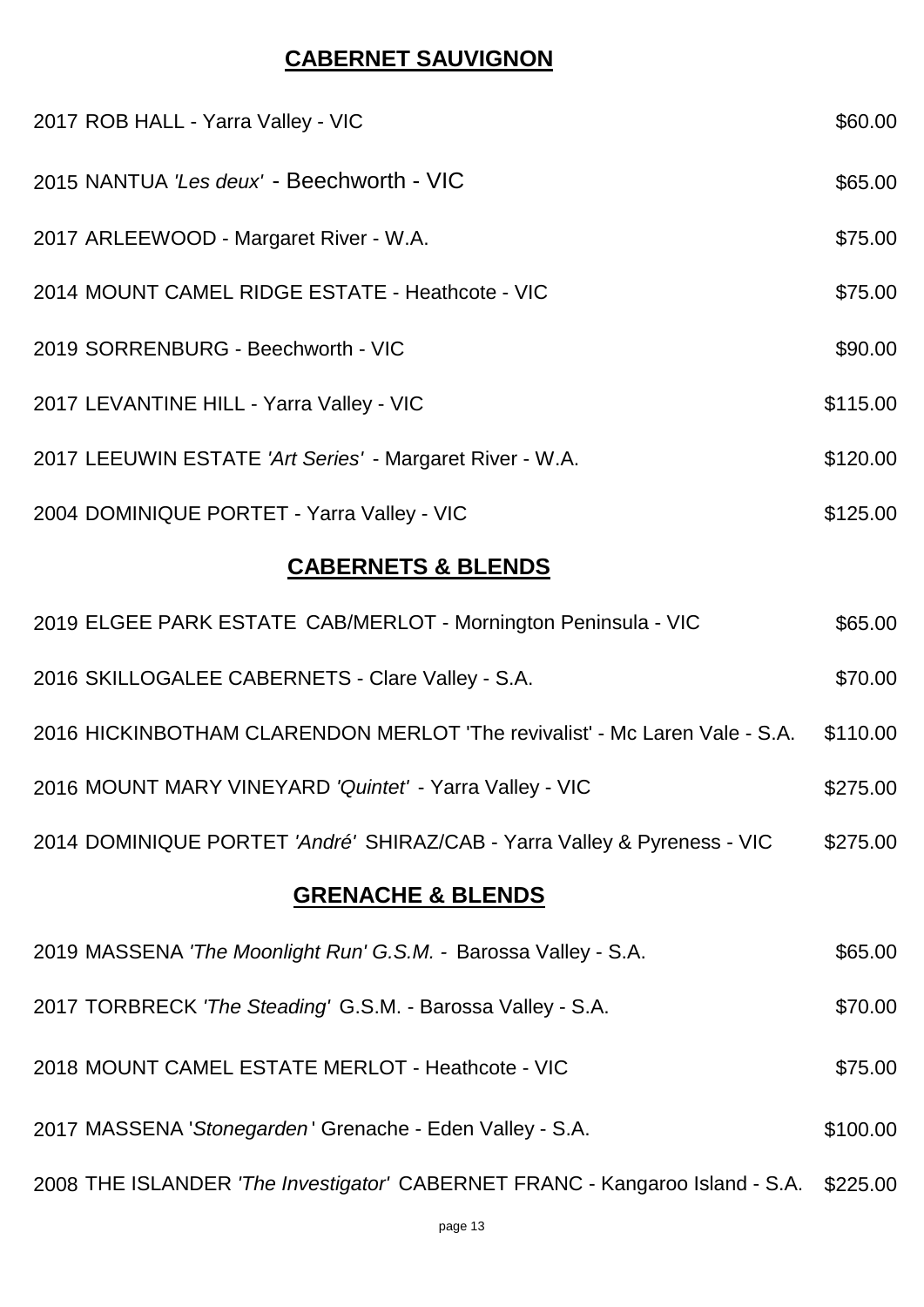#### **SHIRAZ**

| 2012 PHILLIPS ESTATE SHIRAZ - Mornington Peninsula - VIC | \$60.00  |
|----------------------------------------------------------|----------|
| 2019 O'LEARY WALKER - Clare valley - S.A                 | \$65.00  |
| 2017 WARRAMUNDA 'LIV ZAK' - Beechworth - VIC             | \$65.00  |
| 2018 PARINGA ESTATE - Mornington Peninsula - VIC         | \$65.00  |
| 2018 YANGARRA ESTATE - McLaren Vale - S.A                | \$70.00  |
| 2018 BAILLIEU - Mornington Peninsula - VIC               | \$75.00  |
| 2016 PARADIGM HILL 'Col's Block' - Merricks - VIC        | \$85.00  |
| 2019 TORBRECK 'The Struie' - Barossa Valley - S.A.       | \$85.00  |
| 2015 M.CHAPOUTIER 'Lady's Lane' - Heathcote - VIC        | \$85.00  |
| 2019 HEATHCOTE ESTATE - Heathcote - VIC                  | \$95.00  |
| 2017 CRAIGLEE - Sunbury - VIC                            | \$95.00  |
| 2016 HUTTON VALE FARM - Eden Valley/Barossa - S.A.       | \$115.00 |
| 2017 LEVANTINE HILL - Yarra Valley - VIC                 | \$115.00 |
| 2018 YERRINGBERG - Yarra Valley - VIC                    | \$120.00 |
| 2018 DOMINIQUE PORTET - Heathcote - VIC                  | \$125.00 |
| 2004 DOMINIQUE PORTET - Heathcote - VIC                  | \$150.00 |
| 2017 YANGARRA 'Ironheart' - McLaren Vale - S.A.          | \$155.00 |
| 2015 HENSCHKE 'Mount Edelstone' - Eden Valley - S.A.     | \$340.00 |